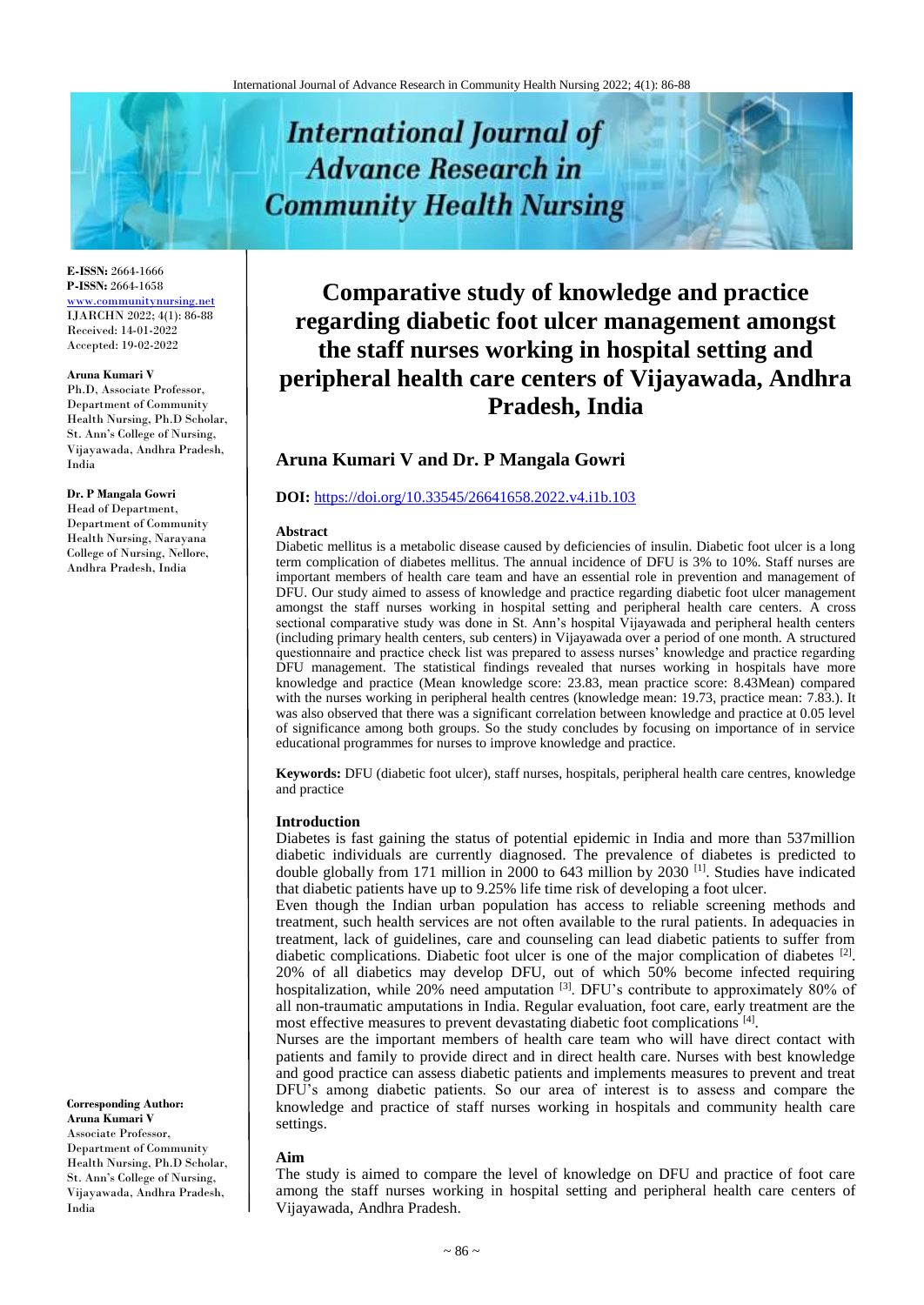## **Methodology Research approach**

Quantitative research approach.

# **Research design**

Comparative descriptive design.

# **Population**

Staff nurses.

# **Sample**

Staff nurses working in hospital setting and peripheral health care centers of Vijayawada.

# **Sampling method**

Convenient sampling.

# **Sample size**

60 (30 from staff nurses working in St. Ann's hospital, Vijayawada and 30 from staff nurses working in peripheral health care centers).

Informed consent was obtained from all study participants after explaining the procedure of study with the help of information sheet along with questionnaire.

# **Description of the tool**

- a) Socio demographic data
- b) Knowledge questionnaire on DFU
- c) Practice check list of foot care

## **Data analysis**

Data analysis was done by using descriptive and inferential statistics.

#### **Results**

A total of 60 staff nurses were enrolled in the study, 30 working in hospitals and 30 from peripheral health centers. The average age of working in the hospital was 34.5 yrs, while for the nurses working in health centres was 32.8 yrs. The average work experience was 3.5 yrs and 3.8 yrs for the hospital nurses and nurses at health centres respectively**.**  Both groups had experience in treating DFU's and they were using medical antibiotic therapy and surgical interventions. To the surprise nurses at health centres had no opportunity to attend training programmes on DFU whereas hospital nurses had enough training sessions. The main

source of knowledge for the both groups is internet The nurses had moderate to good knowledge regarding DFU management. The mean knowledge score is 23.83 with SD 2.718 for the nurses working in hospitals whereas the mean knowledge score is 19.73 with SD 2.935 for the nurses working in peripheral health centers. This implies hospital staff nurses are having more knowledge compared with the nurses working in community health centres. The practice scores were also more in the hospital staff with mean 8.43 than the nurses working in health centers with the mean practice score 5.83.

The statistical analysis has shown the significant correlation between knowledge and practice scores at 0.01 level of significance among both groups. (r value 0.673). There was a significant association found between the demographic variables like experience and training on DFU with the knowledge and practice scores at 0.05 level of significance.

#### **Discussion**

Nurses have basic knowledge in DFU prevention and management irrespective of their setting of practice. Since no training activities and in-service education programmes were planned for nurses at health centres the knowledge and practice scores are comparatively less among them than nurses practicing at hospitals. In the rural areas where the health care services are not much available and accessible to people due to shortage of man power and resources, nurses are the only hope to care for diabetic patients. Nurses needs updated knowledge and skill to identify the diabetic foot complications and provide best treatment. Nurses should get actively involved in health education programmes to provide knowledge to diabetic patients regarding foot care, diet exercises etc. Government should take initiation to improve the infrastructure at health centres and organize in service education programmes to the nurses to upgrade their knowledge and improve practice to prevent and manage DFU's.

# **Conclusion**

It is necessary to conduct and organize hands on training and in service education programs to the nurses working at different level of health care setting to impart best knowledge and improve practice, in order to bring down the complications of DFU by providing better care and education to diabetic patients in rural and urban areas.

|                                   |               | <b>Sample from Hospital</b>         | <b>Sample from Peripheral health centres</b> |                    |  |  |  |
|-----------------------------------|---------------|-------------------------------------|----------------------------------------------|--------------------|--|--|--|
| <b>Variable</b>                   |               | <b>Frequency (n) Percentage (%)</b> | Frequency (n)                                | Percentage $(\% )$ |  |  |  |
| Age                               |               |                                     |                                              |                    |  |  |  |
| $20-30$ yrs                       | 3             | 10                                  | 4                                            | 13.3               |  |  |  |
| $31-40$ yrs                       | 16            | 53.3                                | 19                                           | 63.3               |  |  |  |
| 41 to 50 yrs                      | 11            | 36.7                                |                                              | 13.3               |  |  |  |
| Above 51 yrs                      | $\Omega$      | $\Omega$                            | $\theta$                                     | $\theta$           |  |  |  |
| <b>Education</b>                  |               |                                     |                                              |                    |  |  |  |
| <b>B.Sc</b> nursing               | 23            | 76.7                                | 26                                           | 86.7               |  |  |  |
| Postbasic B.Sc nursing            |               | 23.3                                | 4                                            | 13.3               |  |  |  |
| <b>Experience in years</b>        |               |                                     |                                              |                    |  |  |  |
| $1-2$ yrs                         |               | 23.3                                | 5                                            | 16.7               |  |  |  |
| $3-5$ yrs                         | 21            | 70.0                                | 20                                           | 66.7               |  |  |  |
| Above 6 yrs                       | $\mathcal{D}$ | 6.7                                 | 5                                            | 16.7               |  |  |  |
| <b>Experience in treating DFU</b> |               |                                     |                                              |                    |  |  |  |
| Yes                               | 30            | 100                                 | 30                                           | 100                |  |  |  |

**Table 1:** Shows the demographic distribution of participants of both groups